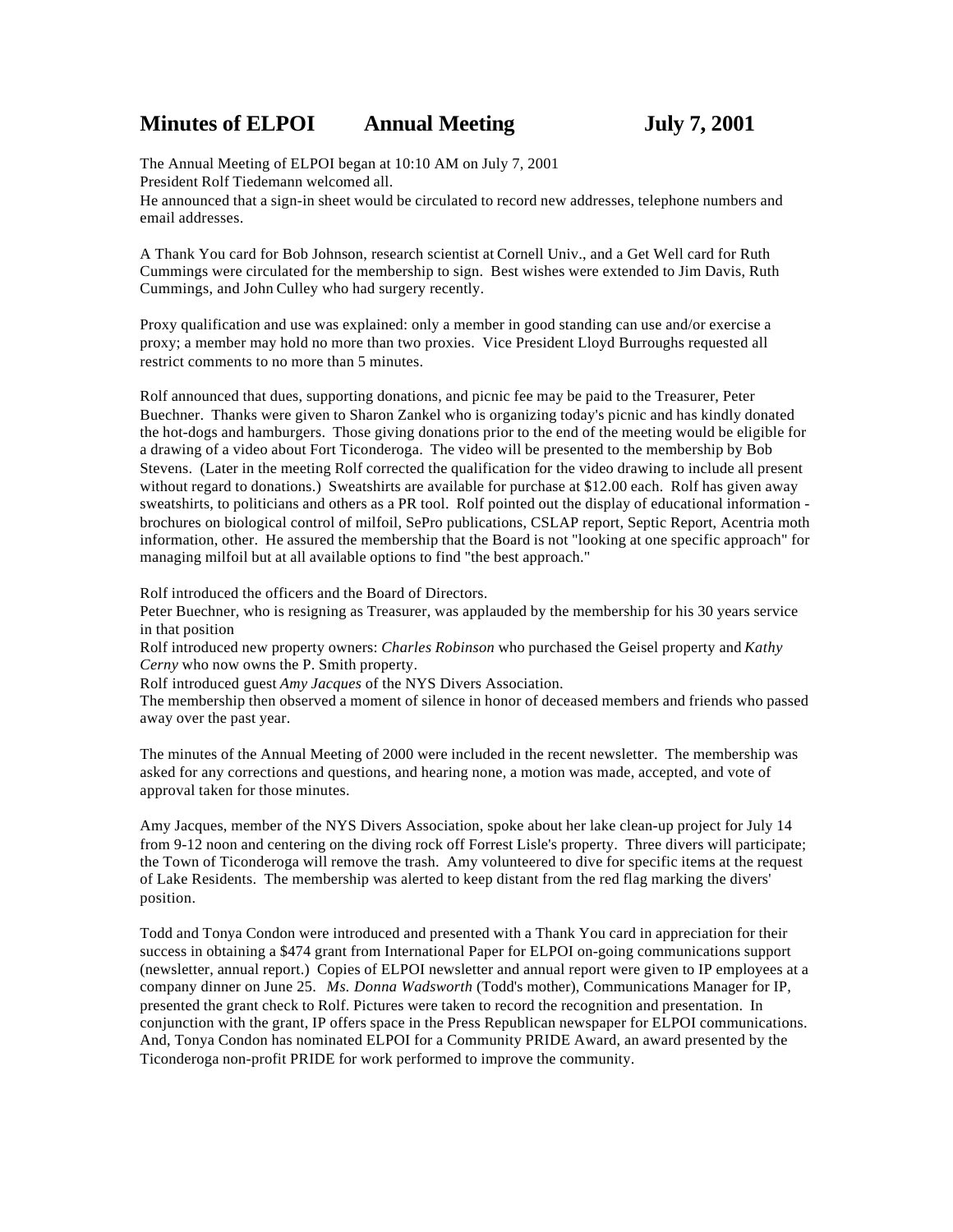*Pete Buechner* gave the **Treasurer's report**, reading each item. The totals for July 2000 through June 2001, indicating deficit spending, are:

\$3,010.02 expenses;

\$2,633.42 total income;

\$2,459.64 balance on hand on June 30, 2001.

The report was accepted as reported. Peter pointed out that the current checking account incurs a \$5.00 fee when the balance falls below \$500 per month. To avoid such a fee, Rolf is waiting on his final expense reimbursement check until more receipts come in. Rolf requested members think about fund raising for discussion during New Business.

# **The President's Report followed:**

1) Most was covered in the newsletter. Milfoil control efforts continue by ELPOI. Knowledge about milfoil by politicians/general public is lacking; coordination of milfoil control efforts by lakes has fallen away since the efforts of COLAM ceased to function. Annual report and newsletter are important as informational vehicles for membership and others. At the Northeast Aquatic Plant Management Conference Rolf met *Dr. Bob Johnson* and others who have worked with ELPOI on the milfoil issue. Rolf gave thanks to the membership and to SePro for supporting his conference attendance.

2) New webpage for ELPOI is at **http://www.EagleLake1.org** where ELPOI communications will be posted. *Carlos Alden* set up the site and has donated his services. Webpage maintenance cost will be \$15-20 monthly. Roger Wickes donated \$100. Rolf encouraged all to read postings on the webpage and to send in pictures, historical documents, and other information about the lake for posting.

3) Lake Management Survey needs returning. Additional copies are available for property owners and visiting Lake Users. Forrest Lisle pointed out that the survey omitted collecting data on how many use lake water for household or garden use. *Forrest Lisle* and *Harry Walton* volunteered to collate returns and write a draft report.

4) Rolf encouraged all to comment and participate in the business of the lake.

## **Committee Reports included:**

1) Adopt*-A-Highway* - Lloyd circulated a sign-up sheet to cover ½ mile segments of the road. She has vests, helmets and will take the trash to the dump.

2) The *Water Level Committee* - Adopt-A-Resource agreement with NYS DEC for dam maintenance by ELPOI provides workman's compensation insurance for those involved in such maintenance work. Those who wish to be so covered must record name and social security number on sign-up sheet. NYS will remove debris collected from dam area by ELPOI members doing maintenance work. The agreement commits NYS DEC to maintain the physical structure of the dam.

3) *Weed and Pollution committee* - CSLAP is a state program to collect information about aquatic plants and water quality. *Lloyd Burroughs* sends biweekly lake water samples to a NYS lab. Rolf will file the CSLAP report on our website. Cole Hickland reported that current water quality (clarity, coliform content, chemicals, etc.) appears stable and consistent with historical data.

4) *Education Committee* - Rolf showed a new signboard he made for posting educational information at the state beach. Forest Lisle and *Pat Hyde* presented ideas about information to include on that signboard. Pat Hyde collected a variety of materials, including NYS material about water safety, CPR, boat launching sites, the publication Boater Fun, and a sign from Wisconsin. (All boaters are required to carry one life preserver per boat passenger and those under 12 years must wear a life preserver.) Rolf spoke about some materials he collected as ideas for the signboard, including sketches of animal tracks.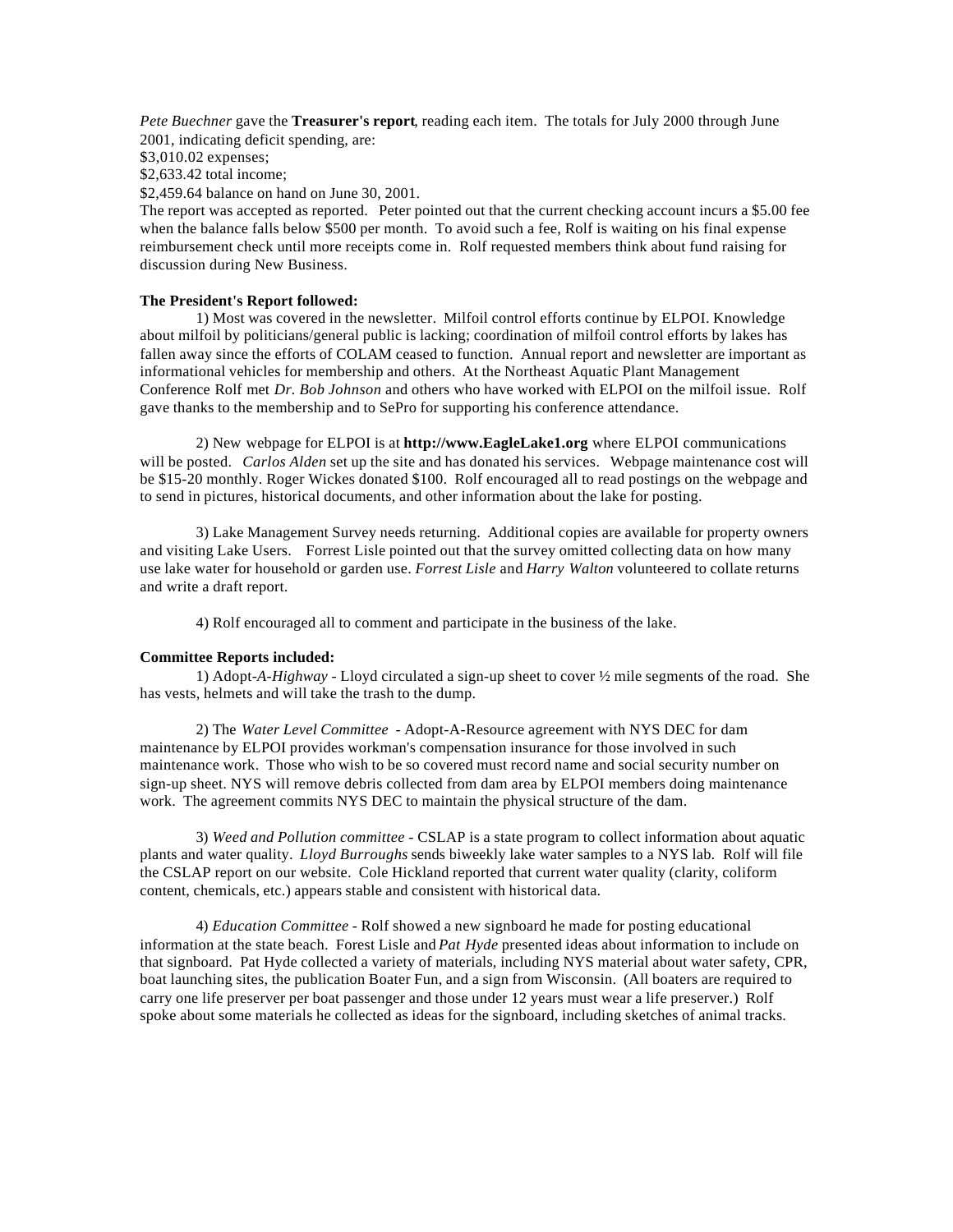| 5) Fish Stocking - Bill Allen received reports on stocking brown trout as follows: |                             |                            |
|------------------------------------------------------------------------------------|-----------------------------|----------------------------|
|                                                                                    | by NYS:                     | by Essex County:           |
| <b>Year 2000</b>                                                                   | 240 at 14.5 inches          | 800 at 14.0 inches         |
|                                                                                    | 4370 brown trout 9.0 inches |                            |
| <b>Year 2001</b>                                                                   | 250 brown trout 14.0 inches | 1000 at 2 years; 14 inches |

Bill expects 4000 more were put in the lake this year but not reported to him as yet.

6) *Lake Level Committee* - During summer 2000 the dam boards were removed when the lake was too high and people worked clearing beaver dams/debris many times. Lake level dropped to -4 last summer. This summer *Paul Burroughs* checks the lake level and the dam area each day and clears debris off top of the dam. Lake level is about  $+2$  at this time; ideal level should be  $+2$  to  $-2$ . Beaver action must be constantly watched and controlled. Rolf asked for others to help clear debris. Traditionally the boards are pulled from the dam during Columbus Day weekend; the DEC believes the best time would be a couple of weeks earlier.

7) *Membership* - In Rin Fraize's absence, Lloyd Burroughs reported 61 paid memberships which would include about 71% of property owners. Membership numbers are important when ELPOI seeks cooperation/aid from outsiders. Rin will update the membership list with new addresses provided by a Town of Ticonderoga list. Rolf assured everyone that the membership list is not available to any outsiders.

8) *Rte. 74 Construction Committee* - Rte. 74 was repaved last Fall. Speeders seem common; enforcement is the problem. One danger is that a vehicle will fail to negotiate a turn and will end up in the lake, thereby causing pollution.

9) *Septic Dye Testing* - some still need a first testing. All should obtain an adequacy letter from Town code enforcement officer after the test is done and passed.

## **Old Business -**

Issues were covered in the *newsletter*. Rolf restated status of DOS \$15,000/\$7500 grant and the \$25,000 grant though Sen. Stafford's office, commented on ARC's initiative on combating milfoil, and put in a plea for people to work to restart COLAM. Rolf and others met with representatives from the Army Corps of Engineers on July 2 for discussion and a tour of the lake. Forrest Lisle cautioned that ELPOI must be watchful because he believes politics often influences the work of the Corps.

#### **New business –**

Qualifications for voting eligibility were explained by Roger Wickes. **Elections for officers** Concluded with the secretary casting 1 ballot for those nominated: President Rolf Tiedemann, Vice President Lloyd Burroughs, Treasurer Rin Fraize, Recording Secretary Caroline Baldwin

For the Board of Directors, there are three openings: two three-year positions in the regular rotation; and the two years remaining of Rin Fraize's term (Rin resigned from the Board to take the job of Treasurer.) Todd Condon,

Cole Hickland,

Jere Paddack, and

John Pynn

agreed to run. Further nominations were requested from the general membership. A paper ballot was taken.

**Cole Hickland** and **John Pynn** received the greatest number of votes and will fill the three-year terms. **Todd Condon** was elected to serve the two-year term.